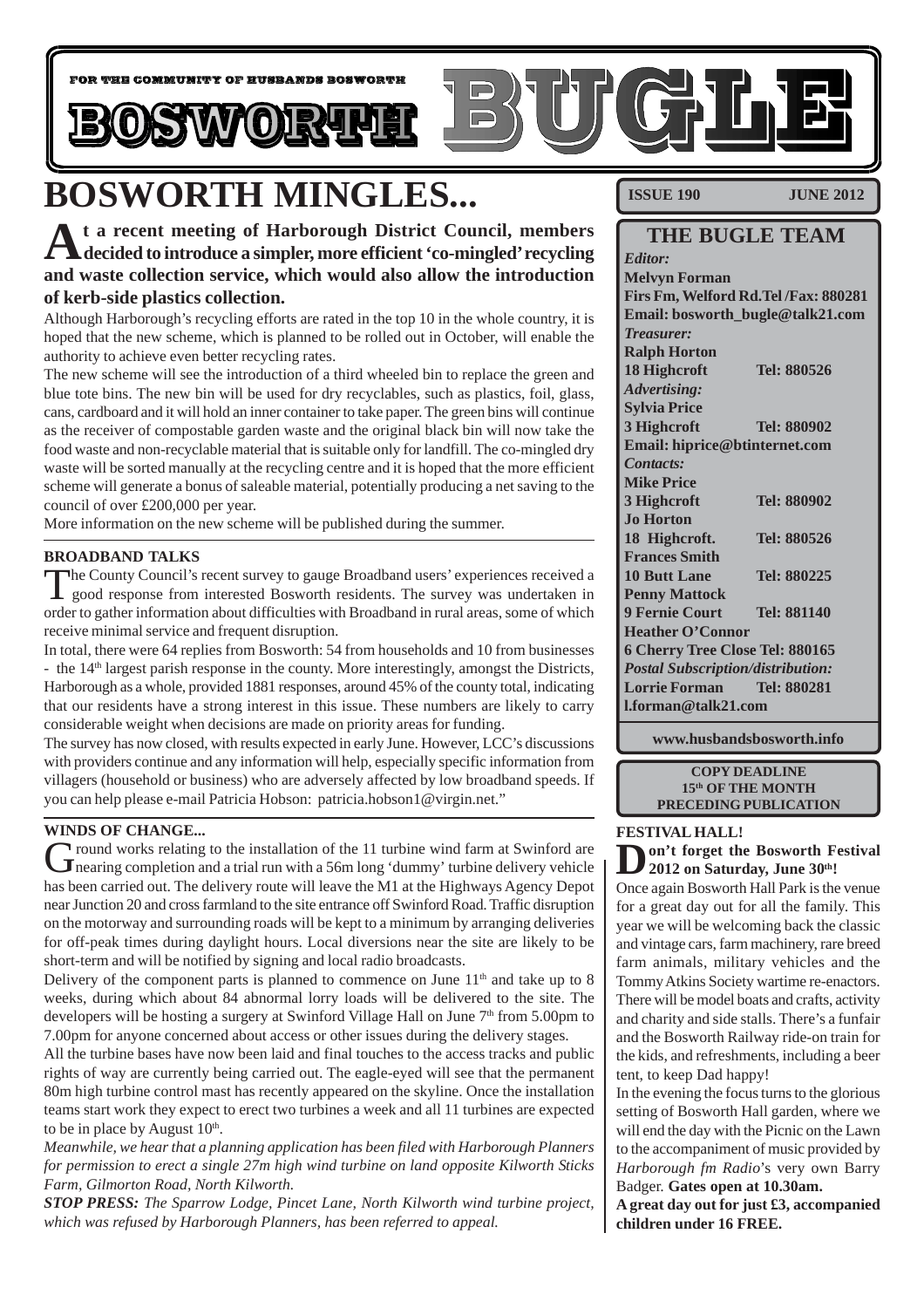$\bullet$ 

 $\bullet$ 

#### **POSTBAG**

*From Claire Smith, Hunters Close*

A BIG thank you from me to everyone who sponsored me to do the 2012 *Virgin* London Marathon. I have raised in excess of £2,500 for LOROS and am still collecting donations.

*From Sarah Taylor, Practice Manager - Bosworth Surgery* From June 1<sup>st</sup> three doctors will be joining the Partnership of the Bosworth Practice. DR. HAMANT MISTRY DR. JON CROWLEY DR. HUGH DELARGY DR. YASMIN DELARGY & DR. CLARE CAVANAGH will remain with their current surgery arrangements. In due course the new doctors will have their own surgery appointments. Details will follow shortly.

*From Nick Raven, Church Lane*

Very many thanks to all those people in Husbands Bosworth who gave so generously to the recent house to house collection in aid of the Royal National Lifeboat Institution. A total of £228.45 was raised!

#### **POLICE FILE**

**IF YOU HAVE INFORMATION ON ANY CRIMINAL ACTIVITY CALL MARKET HARBOROUGH POLICE on 101 Neighbourhood Watch Co-ordinator Marion Lewis 0116 2483871 NW Community Scheme No. 2123 Local Beat Team Sgt. 2908 Steve Bunn PC 500 Andy Smalley WPC 4640Vikki Barge PCSO 6569 Peter Willson PCSO 6636 Ray Wells PCSO 6573 Steve Adams Voicemail Service 0116 2485675 Rural & Countryside Liaison Officer PC 1010 Chris Hill CRIMESTOPPERS FREEPHONE 0800 555111**

## **WATCH WORD**

*THE NEIGHBOURHOOD WATCH SCHEME WITHIN HUSBANDS BOSWORTH*

**Simple crime prevention advice to help keep you and your home safe as we look forward to summer!**

Most petty crime is opportunist... lock doors and windows whilst you are out - even when you are gardening or having a barbecue. Keep garden equipment locked away - not only could they be stolen but garden tools can be used to gain further entry into your house. Fit a good quality lock or a stand-alone alarm to sheds or large equipment. These can be obtained at a discounted price from the Neighbourhood Watch market stall in the Market Hall in Market Harborough on the first Tuesday of each month.

*Make it difficult for the thief!*

**Nottinghamshire Police have received a number of reports recently regarding a new scam. Incidents involve innocent people's homes being used as a delivery address for mobile phones or other valuable items that they have not ordered. Police believe the items are being ordered by criminals using a bogus account and they are then using residents' addresses to have them delivered. The householder is usually confused as to why these items have been delivered to their address when they haven't ordered them. In the meantime they receive a phone call from someone claiming to be from the company where the items have been dispatched from. They say that the items have been delivered to their address in error and that they will arrange for someone to collect them.**

**Mobile phone companies have stressed that they would never send someone to collect the mobile phones, and that they would instead send out an envelope for the phones to be returned via the post.**

**Please be aware of this scam and anyone who receives mobile phones or similar items that have not been ordered should make contact with the supplier and ask for a returns packet and send them back.**

- ·**Tension**
- ·**Trapped Nerves including sciatica**
- 01858 880058 *(for home visits call 07519481400)*



**SID REPORT** Readings from the Speed Indicator Device **High Street easterly** Period: April 11<sup>th</sup> to 18<sup>th</sup> Vehicle movements: 14586 Average speed: 28mph *Highest recorded speed: 70mph* **High Street westerly** Period: April 18<sup>th</sup> to 25<sup>th</sup> Vehicle movements: 11532 Average speed: 28mph *Highest recorded speed: 62mph* **High Street westerly** Period: April 25<sup>th</sup> to May 2<sup>nd</sup> Vehicle movements: 12208 Average speed: 27mph *Highest recorded speed: 55mph* **Kilworth Road exit** Period: May 2<sup>nd</sup> to 9<sup>th</sup> Vehicle movements: 12294 Average speed: 35mph *Highest recorded speed: 76mph* **Kilworth Road exit** Period: May 9<sup>th</sup> to 16<sup>th</sup>

Vehicle movements: 13739 Average speed: 35mph *Highest recorded speed: 73mph*

*Osteopathy at Kilwerth* House  $\bullet$ ·**Aches & pains including those caused by pregnancy** ·**Joint pain** ·**Arthritic pain** ·**General, acute and chronic neck and back pain** ·**Frozen shoulder and other mechanical shoulder pains** ·**Tennis/Golfer's elbow & other mechanical elbow pains** ·**Muscle Spasms** ·**Sports injuries**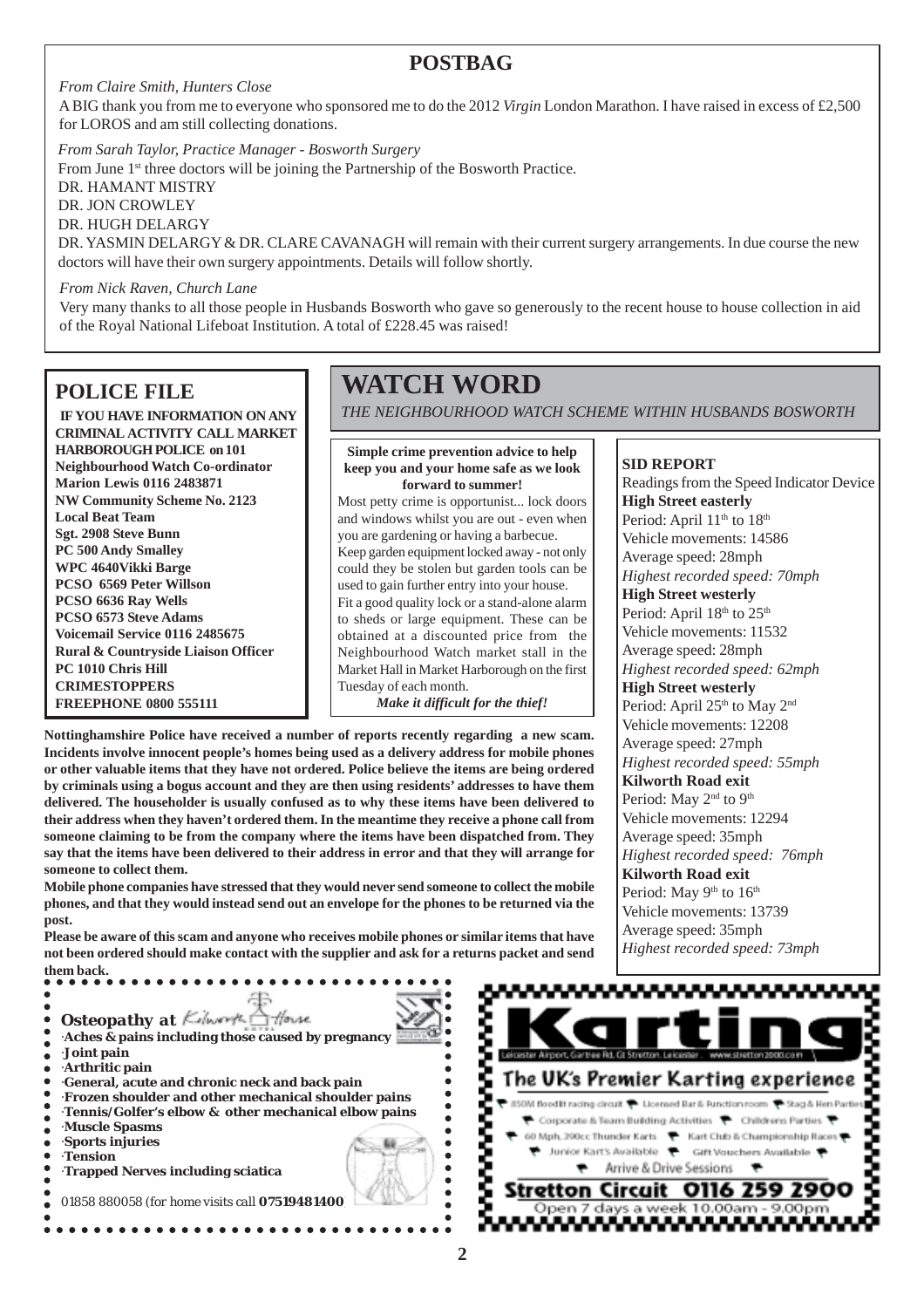## **BOSWORTH IN FOCUS**

*A ROUND-UP OF LOCAL NEWS*

#### **CLOSE CALL...**

The Parish Council's preferred name for the new development on the former builder's site off Church Lane is Gilby Close. The name has local historical significance and recalls the Gilby family, who for many years owned the orchard that was on the site before Begleys bought it as a base for their business. Gilbys were painters and decorators and, later, plumbers and lived in Church Lane.

The Gilby name died out in the village with the death of Miss May Gilby in the 1980s. Council members felt that the contribution that the Gilby family made to the village should be acknowledged in the new development.

*STOP PRESS: The Parish Council's recommendation has been accepted.*

#### **OLYMPIC TORCH RELAY**

The London 2012 Olympic and Paralympic Games are fast approaching and to celebrate this once in a lifetime sporting occasion, the Olympic Torch Relay will travel through Harborough District on July 2<sup>nd</sup>. It will pass through Market Harborough, Lubenham, Foxton Locks, Foxton, Kibworth Harcourt, Oadby and stop overnight in Leicester. *Local times are:*

> *Lubenham village 15.47hrs Foxton Locks 16.03hrs Foxton village 16.51hrs*

The Torch will be paraded on foot at these venues, but travel between the venues in a motorcade.



#### **LUTTERWORTH MUSEUM**

If you've not yet visited Lutterworth Museum make time this summer to take a look. The museum is run by a small team of volunteers at the One Stop Shop Community Offices in Gilmorton Road, Lutterworth. Lutterworth Museum is a REAL museum crammed with lots of information and artefacts of local interest and memorabilia dating from pre-history to yesterday! The museum houses probably the world's most important collection of information relating to the work of Frank Whittle and his development of the jet engine, which took place only yards away from the museum site at the Ladywood Works.

The museum also holds a vast archive of information and documents relating to local villages and has a free-to-use family history research facility.

#### **Summer opening times are:**

Tues., Thurs., Friday 10.00am to 4.00pm Wednesday & Saturday 10.00am to 1.00pm Closed Sunday & Monday **Entry is FREE.**

#### **TIME LAPSE**

One of the suggestions to commemorate the Queen's Diamond Jubilee Year was to bury a sealed Time Capsule somewhere in the village. If any villagers or village group would like to be involved in this project please contact the Parish Clerk.

This project, and one to plant a Jubilee Tree, could be carried out at any time during the Jubilee Year so there is time to gather our collective thoughts and ideas for what *(or who? Ed.)* to put in the capsule!

#### **PICTURE PERFECT**

*If you would like to be in the village Jubilee Photograph please meet outside All Saints Church for 10.20am on Sunday, June 3rd. The photograph is open to anyone living in the village and will make a unique memento for this special event.*

> П П

F  $\overline{\phantom{a}}$  $\overline{\phantom{a}}$ П

F.

#### **NEW CLASSES FOR HORTI-SHOW**

In addition to the other new classes printed in last month's *Bugle*, the devious organisers of the Husbands Bosworth Annual Horticultural and Craft Show, have come up with the following, which will need advance preparation:

Three specimens each of 3 distinct varieties of potato

• Three kinds of salad ingredients (not salad cream, or any type of dressing!)

• A flower and foliage arrangement celebrating the Queen's Diamond Jubilee accessories allowed

• Any edible item, home-grown by an under 12 year old

Also, in the potato, runner bean and tomato classes, we are holding a 'Novice' Class for someone who has never exhibited before, on an 'on your honour' basis!

Get germinating, planting and brewing! Any questions or for showing advice please call Eleanor Murphy on 880476.

## Kilworth Springs

Weekend Deal 2<sup>nd</sup> June – 17<sup>th</sup> June

*£120 per 4 ball for 18 Holes Bacon Roll on arrival with your choice of coffee/tea, ham, egg and chips after golf*

**Euro 2012 Football** *Join us for the Euro 2012 and watch all of the games live on our Stunning 65'' HD Television Enjoy a Freshly made Homemade Burger and a Beer for £8.50*

*Function Suite Hire Birthday parties, wedding receptions & family gatherings Bespoke packages designed to meet your requirements For more information Phone: 01858 575 082 or Email: JWilkinson@KilworthSprings.co.uk*



garden trees. We also offer a stump grinding service. Professionally qualified and insured.

**For free quotation and advice call Chris on: 01858 880818 www.woodpeckertrees.com**

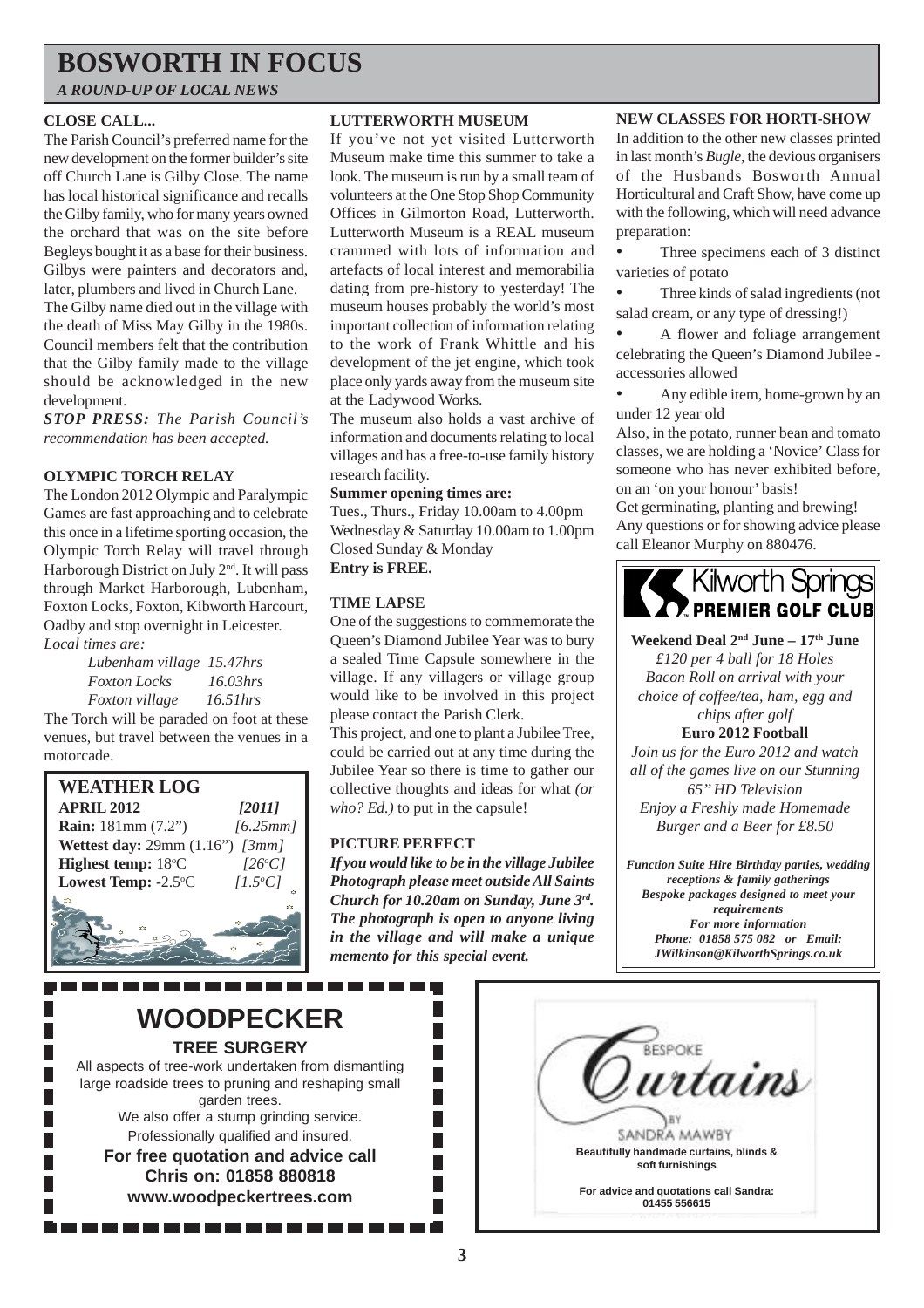### **SCHOOL REPORT** *HUSBANDS BOSWORTH C. of E. PRIMARY SCHOOL Head Teacher Matthew Bown*

#### *From Matthew Bown, Head Teacher*

Husbands Bosworth Church of England School have been busy during the month of May. Our Year 2 and Year 6 children took their SATS examinations. We have also received a bronze award for being an International School. This is due to the work we are currently doing with schools in other countries. Well done to Miss Kenyon for all her hard work with regard to this.

This term we have been preparing to celebrate the Queen's Diamond Jubilee. We have made bunting for both the village's celebrations as well as for Lutterworth town centre. We have also been making our own arrangements to celebrate this historical event. On June 1st we will be holding our own school street party in the playground and dressing accordingly. We will be finishing our day with a talent competition called *'Bosworth's Got Talent'*. We are all looking forward to this day very much. During June and July we will then focus our efforts on celebrating the Olympics.

It looks like this could be a busy end to our school year!

#### **FOBS NEWS**

#### *Calling all bakers young and old. FOBS needs you!*

**IPPON**

**SPORTS**

**MASSAGE**

**Sports and therapeutic massages**

**The mobile clinic that comes to you Call Dulcie on 01858 882071 or 07722990619**

Whether you love the Great British bake-off or you fancy a bakecation, here is your chance to show your creations to the whole village at our special Jubilee celebrations on June  $4<sup>th</sup>$ . FOBS will be running a tea, coffee and cake stall in the Pavilion and we would welcome any donations of cake that you can offer. If you are able, and would like to make a donation, please ring Gemma on 881476 or text 07808703005.

All funds raised on the day will be put towards the new interactive white board that the children need at the school. Please come and support us and sample some good old fashioned British tea and cheer!

> **FOBS 100 CLUB MAY winners: 1st Ali Wilks £25 2nd Jon Bell £10**

**ACTIVITY GROUPS 2012**

**All Saints Parochial Church Council** Contact: Bob Hutchings 880131 **Art Workshop** Contact: Ann Saxton 880971 **Badminton Club** Contact: Lorrie Forman 880281 **Beaver Scout Troop** Contact: Andrew Lambert 880922 **Bosworth Belles** Contact: Linda Lawton 880503 **Conservative Association** Contact: Robert Maxwell 880361 **Craft Group** Contact: Gail Wilmot 880413 **Handbell Ringers** Contact: David Staples 880668 **Historical Society** Contact: Heather O'Connor 880165 **Husbands Bosworth Rainbows Group** Contact: 881757 or 881442 **1st Kilworth Scouts/Beaver unit** Contact: Andrew Lambert 880922 **Leicestershire Bee Keepers Association** Contact: Sally Lang 880773 **Lutterworth African Drumming Group** Contact: Ralph Horton 880526 **Playing Field Committee** Contact: Jennifer Rogers 880401 **Royal British Legion** Contact: Robert Maxwell 880361 **Tennis Club** Contact: Jennifer Rogers 880401 **Tower Bell Ringers** Contact: Geoff Armitage 880066 **Welford Bridge Club** Contact: Kate Hancock 880205 **Workers Education Association** Contact: Sally Sherratt 571064

**The Naseby Battlefield Project gets off the ground with a special weekend of events on Saturday, June 9th and Sunday 10th focused on the Mill Hill site to mark the start of the appeal fund to build the new Battlefield Centre.**

**There will be a Civil War re-enactment by the Sealed Knot Society, lunchtime refreshments and a presentation of the Battle of Naseby. Other attractions include a beer tent and barbecue and pike and musket drill for all the family! Watch the Harborough Movie Makers' latest film about the Battle of Naseby. There will also be War Gaming Displays and an opportunity to try on replica armour and helmets. Visitors will also be able to view architectural concepts and models of the proposed Battlefield Centre and take a guided walk to where Cromwell stood at the start of the battle. The event opens at 11.00am each day. Visit the website: www.naseby.com for details.**



### **G BEGLEY Building & Roofing Complete roofing & repair service Tiles / slates cleaned**

\*\*moss removal\*\* environmentally

friendly - just spray & go - let nature do the rest!

*Established 40 years Free estimates* **Husbands Bosworth**

**tel: 01858 880028**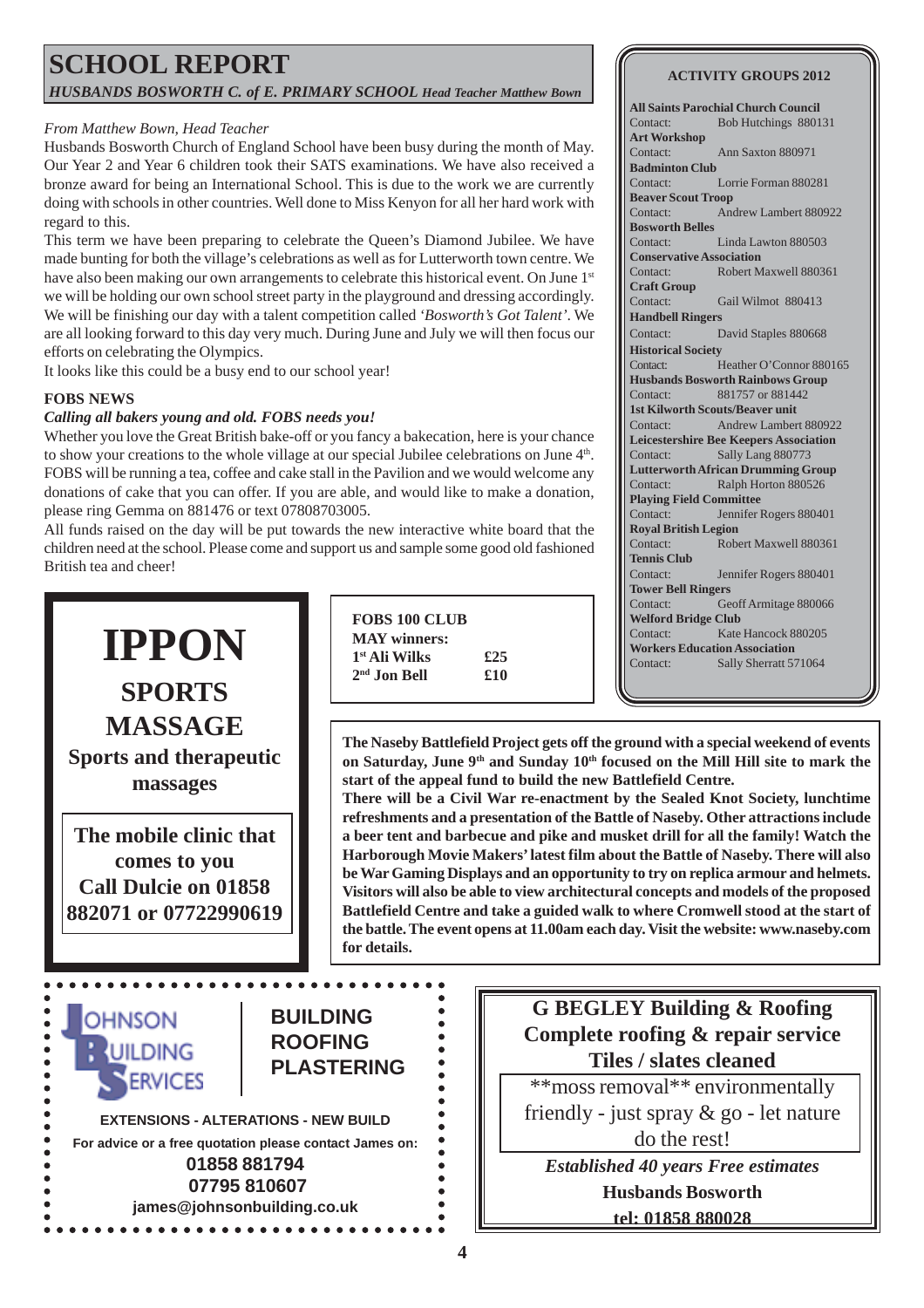# JUBILEE SPECIAL JUNE 2012

In this special edition of the *Bosworth Bugle* we take a light-hearted look back at the Queen's Coronation Year with some memories and memorabilia from present-day **Queen's Coronation Year with some memories and memorabilia from present-day villagers.**

## BOSWORTH REMEMBERS

#### *Robert Constable-Maxwell*

A story well worth passing on … After the Coronation festivities in London, further events were planned to take place subsequently at Windsor. Two trains were commissioned to transport the dignitaries. The first train was to transport Kings and Queens and a second one was to transport presidents, ambassadors, etc. The first train was to proceed directly to Windsor; the following train was scheduled to stop at a station before Windsor. Each location had a fleet of luxury cars to proceed to Windsor Castle.

For some reason, the first train stopped at the earlier station. The escort of a King in the first carriage - possibly from Nepal reasonably assumed that this was the correct station and escorted his King and royal party onto the platform. The other royal escorts similarly assumed this was their destination, so that within a very short time there were a number of Kings and Queens and royal attendants wandering about the platform at the wrong station and no one being quite sure what to do.

An unfortunate young officer in charge of the Guard of Honour to welcome the second train saw his train coming into view and gave the immortal words of command 'Get those bloody Kings and Queens back on that train' (A scene straight from Dad's Army!)



#### *Bob Carstairs*

I was 10 when the Queen was crowned. I remember very well at school being given a miniature state coach with four horses, but being very jealous of my sister who was given a blue glass beaker with the *Honi Soit Qui Mal Y Pense* motto emblazoned in gold letters on it! I remember too watching the Coronation on my Uncle Dick's TV - a 12" black and white set.

I also remember standing outside my classroom, having been sent outside for being naughty. The headteacher came past and told me to go in and tell my teacher that the King was dead. I did so, to be told by my teacher not to be so silly and to be sent outside again!

*Eddie Stover* **These Coronation Teaspoons were given to school children by Kent County Council or Ashford Urban District Council. The central part is like a small**



**copper coin complete with the Queen's head, surrounded by an enamel ring in red, white and blue. One is mine, one was my sister's but was rescued from my mother's cutlery drawer!**

#### **Beryl Pennington of Kilworth Road remembers:**

*"We invited all the neighbours to watch the Coronation on the television that Dad had made. He hadn't made a cabinet for it, so we had the unveiling of the tablecloth!"*



Beryl is obviously also proud of her mum's handiwork!



#### *Robert Constable-Maxwell*

**BOSWORTH** 

I was at the time serving in the Grenadier Guards and was allocated the task of ensuring that the horses taking part in the Coronation Procession were in the right place at the right time to enable the many dignitaries to mount and make a dignified departure. (That was the plan!)

The horses, each with a groom in attendance, had been in place from before the Coronation service and were distinctly restive by the time the service was over.

Whilst many inexpert horsemen were attempting to get mounted, I received a message from Lord Montgomery instructing me to bring his horse to the exit of Westminster Abbey. This would have entailed making a passage through the assembled ranks of horses and would have also generated the prospect of other dignitaries requesting the same.

I chose to ignore the request, but spent a distinctly nervous few weeks afterwards expecting some dire penalty to fall on me for ignoring a direct order from a Field Marshal. In the event, I heard no more! My happiest memory of Coronation Day was

to see the rear end of the last of 'my' horses departing for The Mall!

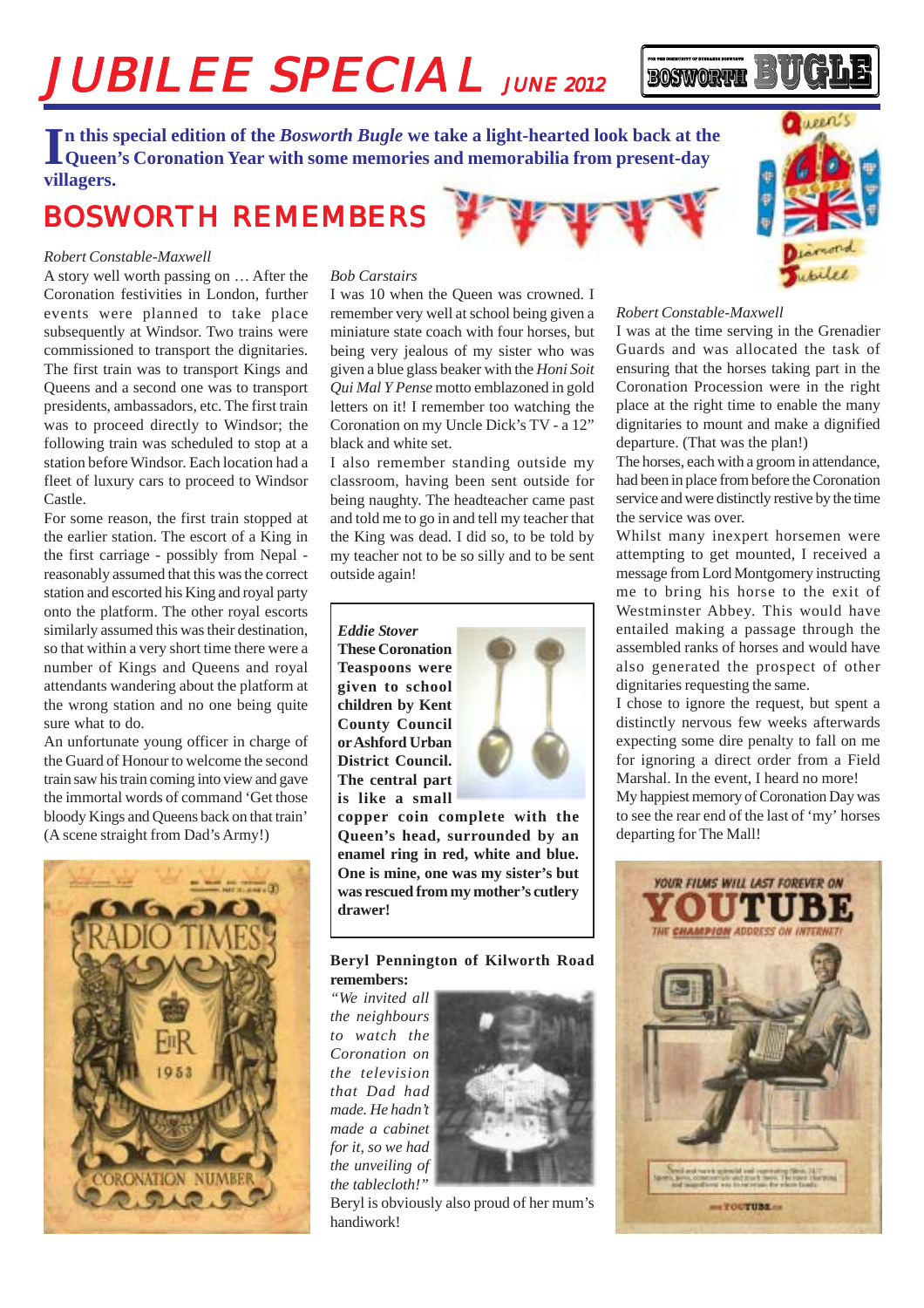# JUBILEE SPECIAL QUIZ PAGE HE HE HE HE HE HE HE HE HE

#### *JUBILEE QUIZ*

| All the answers have some 'royal' connection or association               |  |
|---------------------------------------------------------------------------|--|
|                                                                           |  |
|                                                                           |  |
| 3. Is this dishy bird crowned?                                            |  |
| 4. Fast cat could be King of the Road                                     |  |
| 5. A band that may be company for Queen?                                  |  |
| 6. Ken's been here since Day One                                          |  |
| 7. Sounds as if Queenie comes a cropper here                              |  |
| 8. One of the few to get close to Charlie's aunt?                         |  |
| 9. From the same nest as the Robin                                        |  |
| 10. Racing certainty from the Potteries, maybe?                           |  |
| 11. Hurried actor, spoke well of the King                                 |  |
| 12. Five bob head-dress                                                   |  |
|                                                                           |  |
| 14. High-rise monkey business                                             |  |
|                                                                           |  |
| 16. Mixed up king in iconic trousers                                      |  |
| 17. At what cost is the Queen's head standing on the shoulders of giants? |  |
| 18. The last turn on Abbey Road                                           |  |
| 19. Environmentally sound brew-up?                                        |  |
| 20. What was this artist formerly known as?                               |  |
| <i>*SPECIAL JUBILEE PRIZE* Answers in JULY Bugle</i>                      |  |
| Entries to the Editor or email: bosworth_bugle@talk21.com                 |  |

|  |  |  |  |  |  |  | $-9.9$ |  |  | l<br>$\overline{1}$<br>$\boldsymbol{S}$ |                   |
|--|--|--|--|--|--|--|--------|--|--|-----------------------------------------|-------------------|
|  |  |  |  |  |  |  |        |  |  |                                         | 0                 |
|  |  |  |  |  |  |  |        |  |  |                                         | $\mathcal C$<br>g |
|  |  |  |  |  |  |  |        |  |  |                                         | A.                |
|  |  |  |  |  |  |  |        |  |  |                                         | f                 |
|  |  |  |  |  |  |  |        |  |  |                                         | S                 |
|  |  |  |  |  |  |  |        |  |  |                                         |                   |
|  |  |  |  |  |  |  |        |  |  |                                         |                   |
|  |  |  |  |  |  |  |        |  |  |                                         |                   |

*FAMILY LINES This grid contains spaces for the names of the Queen's children and grandchildren. All you have to do is fill in the interlocking squares.*







*John Clarke sent us this miniature of the Gold State Coach - similar to the set that Bob Carstairs frowned upon... John's horses have bolted!*

| L | в | U | C | κ | ı | N | ٧ | G | Е | N | C |
|---|---|---|---|---|---|---|---|---|---|---|---|
| н | Α | N | н | О | J | ı | Α | L | R | Е | н |
| М | М | D | Р | Α | С | L | ı | ı | Α | н | Α |
| c | Α | Е | Y | Т | W | Z | c | ı | N | Р | R |
| D | s | R | о | J | Α | н | Α | o | R | Е | L |
| c | Α | R | Y | В | Α | J | s | Ν | Т | Т | Е |
| L | ı | Е | E | R | s | N | Α | Α | Ν | s | s |
| Α | N | Т | D | D | R | ı | E | Μ | N | Е | н |
| G | н | Е | G | R | О | Е | G | G | Е | н | Е |
| W | ı | L | L | ı | Α | Μ | Α | Μ | R | s | N |
| Μ | Α | Т | ı | L | D | Α | в | Α | L | Е | R |
| E | D | W | A | R | D | М | o | R | A | L | Y |
|   |   |   |   |   |   |   |   |   |   |   |   |

#### *ROYAL HOUSEFINDERS*

*This Word Search contains the names of fifteen Kings and Queens of England since Norman times. The unused letters, when used in order from the top line spell out the names of four Royal residences.*



*How many words of 3 letters or more can you make from the letters in the square? Each word must contain the letter in the centre and at least one word must contain all 9 letters. Special prize for the most!*

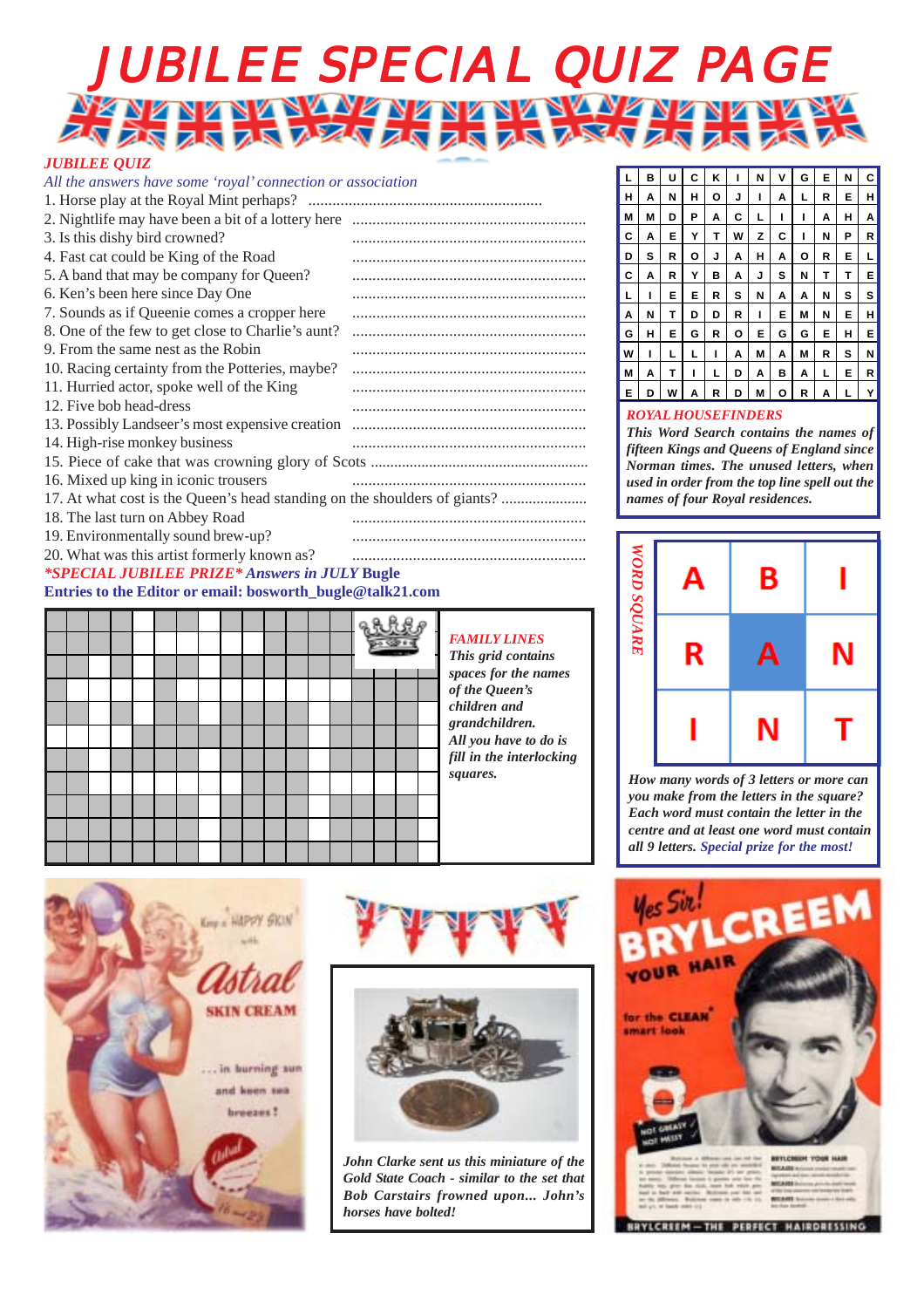# **BOSWORTH CELEBRATES 2012**

#### **PROGRAMME OF EVENTS TO CELEBRATE THE DIAMONI JUBILEE OF HER MAJESTY, QUEEN ELIZABETH II Monday June 4th 2012**





#### **BEST DRESSED GAZEBO**

Prizes for the best dressed gazebo decorated in a *Diamond Jubilee* theme **THE BIG BOSWORTH TEA**

Bring your own food, drink and chairs. Tables will be provided in the centre of the field for people to sit at and mix socially!

#### **FIELD GAMES**

Potato Race (team of 4)

*Individual Events* Egg & Spoon, Standing Jump, Running Races, Welly Wanging 5 - 9yrs, 10 - 15 yrs and adult *Team Events* Wheel Barrow Races (team of 2)



 $\bullet$ 

 $\bullet$  $\bullet$  $\bullet$  $\bullet$  $\bullet$  $\bullet$  $\bullet$ 

 $\bullet$ 

 $\bullet$  $\bullet$  $\bullet$  $\bullet$ 

*The Diamond Jubilee emblem was chosen after a national competition for children aged between 6 and 14. The winning design was created by 10-year-old Katherine Dewar, from Chester.*







### THE £100 FORD SALOON



**\*\*\*\*\*\*\*\*\*\* BOSWORTH DIAMOND JUBILEE CELEBRATIONS PROGRAMME of EVENTS on the VILLAGE PLAYING FIELD 11.00am Playing Field open for setting up and gazebo dressing 12.00pm Bacon butties on the BBQ 12.00pm FOBS Treasure Hunt 1.300 Fancy Dress Parade 2.00pm Crowning of Jubilee King & Queen Best-dressed Gazebo Judging 3.00pm Field Events, Children's Olympics & Other Attractions! 6.00pm The Big Bosworth Tea on the Field 7.30pm Buckingham Palace Concert Live Broadcast Grand Firework Display 10.15pm Beacon Lighting A** *FREE* **DAY OUT FOR ALL THE FAMILY!**

Over & Under - over the head; through the legs! (team of 3 children & 3 adults)

## 



#### **MORE MEMORIES...**

**Joan Winch** recalls that everyone had the day off work. Coronation Day was husband-to-be, Sidney's birthday - they were wed three weeks later. **Brenda Brown** watched the Coronation on her uncle's television. She also remembers that they were given a silver spoon each at school. **Janet Perkins** was at Lutterworth School and also had a silver spoon, which she still has. **Frances Smith** remembers watching on the neighbour's television but getting rather bored! The *Bugle*'s **Sylvia Price** is *FAR* too young to remember proceedings but her father worked for *Rediffusion* at the time and says that the market for television rentals was born at the Coronation. *Several villagers remember that there was a party in the village and that, before she was Queen, Princess Elizabeth visited Thorpe Lubenham Hall on several occasions, which always caused a stir locally.*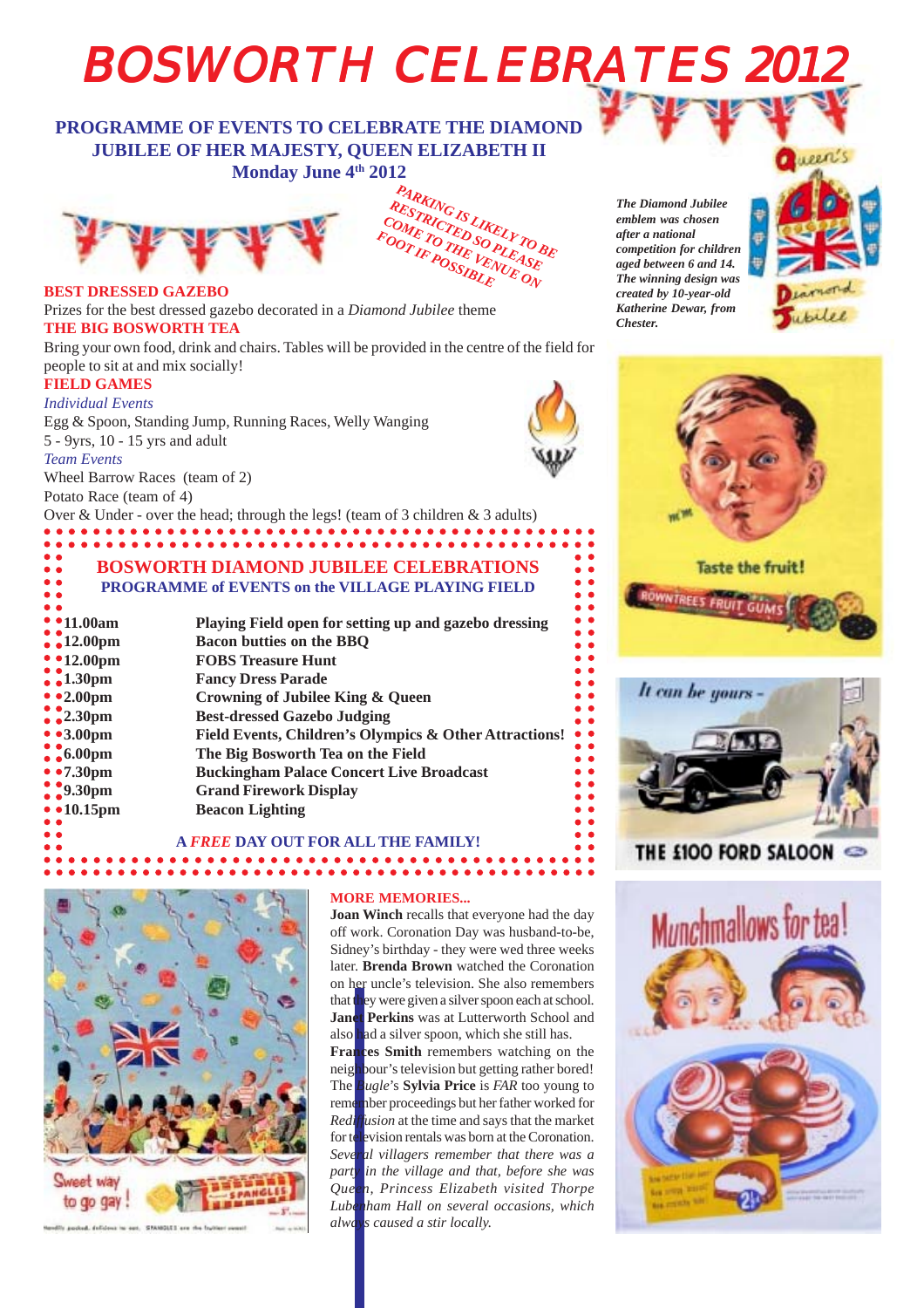## HUSBANDS BOSWORTH 1952-3



**Gold Staff Officers (ushers) in Westminster Abbey for the Coronation service. We have the two Coronation chairs that he and my mother used on that occasion.**

*Robert Constable-Maxwell*



*February 6th 1952: King George VI dies in his sleep*

*His Majesty, King George VI, has died peacefully in his sleep at Sandringham House. The official announcement from Sandringham, given at 1045 GMT, said the King retired in his usual health, but passed away in his sleep and was found dead in bed at 0730 GMT by a servant.*

*He was 56, and was known to have been suffering from a worsening lung condition. Princess Elizabeth, who is at the Royal hunting lodge in Kenya, immediately becomes Queen at the age of 25.*

*She has been informed of her father's death and is preparing to return to London, but a thunderstorm has delayed the departure of her plane. She is expected back tomorrow afternoon, when she will take the Royal Oath which will seal her accession to the throne. The cabinet met this morning as soon as the Prime Minister, Winston Churchill, was informed of the news, to discuss the constitutional implications.*

*The House of Commons has also been suspended as a mark of respect. Before MPs adjourned, Prime Minister Winston Churchill offered their condolences, saying, "We cannot at this moment do more than record the spontaneous expression of grief." He is due to make a broadcast to the nation at 2100 GMT tomorrow.*

*As the news of the King's death spread, all cinemas and theatres closed and BBC programmes were cancelled except for news bulletins. Flags in every town were at half-mast, and sports fixtures were cancelled.*

#### **WEATHER FORECAST** *Tuesday, June 2nd 1953*

*Cool and moist, generally northerly airflow. Sporadic rain, especially along exposed east and north-east coastal areas and the south-east, easing later and gradually drying out. Expected maximum afternoon temperature 54°F*





*Farmer Aneurin Owen conveys Bosworth 'Royalty' in style for the Coronation Day Parade, June 2nd 1953*

#### **We look back at Bosworth's celebrations to mark Victoria's Jubilee.**

#### *Extract from the Market Harborough Advertiser November 16th 1897*

On Saturday 13<sup>th</sup>, an English Oak was planted to commemorate the 60 years reign of Her Majesty, Queen Victoria. The School assembled at 2.45pm and formed in procession to the Green opposite the Turville Memorial Hall.

Mr. Marsh opened proceedings with a few suitable words and Dr. Whiting presented a new spade to Mrs. Caldecott, who had been asked to plant the tree. Each of the children put in a spadeful of earth, as did many of the inhabitants, after which all joined in singing the National Anthem.

Three cheers were then heartily given for the Queen and also for Mrs. Caldecott. An iron guard was placed around the tree to protect it. At 6.30pm Mr. Wells kindly gave the children a magic-lantern show in the School-room, each child afterwards receiving a bun.

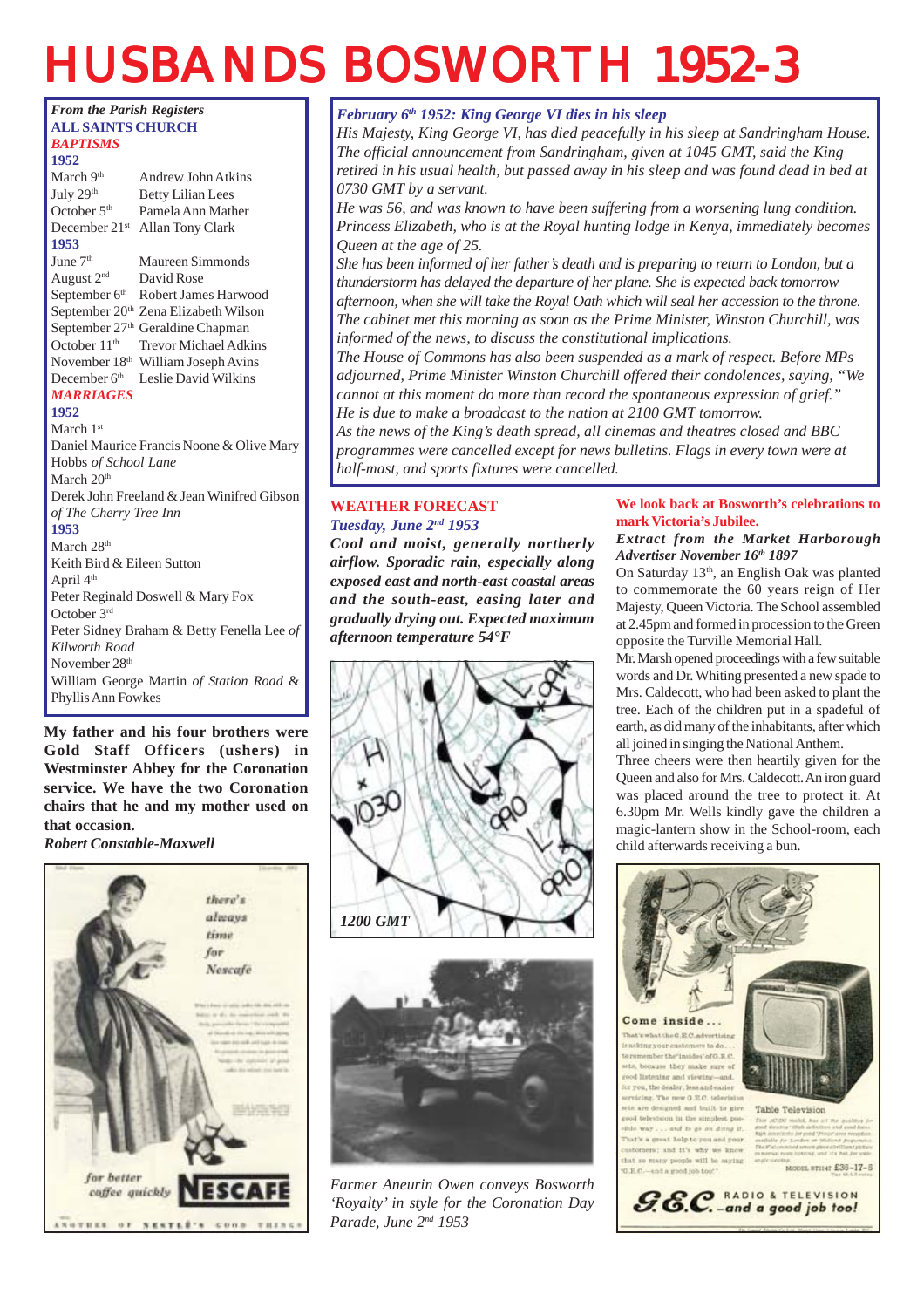**GD Armitage Clock & Belfry Work** New installation, maintenance & repair Contact: Geoff Armitage 880066 **Frank Begley Plumbing & Heating** Plumbing & heating engineer. Contact: Frank Begley 880541 **Gordon Begley** Building & roofing contractor. Contact: Gordon Begley 880028 **Peter Begley** Building contractors, flat roofing Contact: Peter Begley 880517 **Gary Bennett** Painter & decorator Contact: Gary Bennett 880285 **Croft Farm Bed & Breakfast** AA 4\*\*\*\* accommodation<br>Contact: Jane Sm Jane Smith 880679 **Rob Dargue Carpentry & Building** General carpentry & woodwork Contact: 07834 872205 or 880803 **Honeypot Lane Bed & Breakfast** A 4\*\*\*\* welcome in a quiet rural backwater Contact: Carolyn Goffe 880836 **Mike Price Heating Engineer** Oil-fired boiler servicing & repair Contact: Mike Price 880902 **Natural Self Defence** Self defence techniques that work! Contact: Marc 880884 **Paul Bolton School of Motoring** Expert driving instruction Contact: Paul Bolton 880115 **Totally Trees Ltd.** Tree surgery and stump grinding Contact: Jacqui Mitchell 01455 554182 **Wharf House Kennels** Kennel and cattery services Contact: Kim McGuigan 880905 **Woodpecker Tree Surgery** All aspects of tree surgery undertaken<br>Contact: Chris Wright 88018 Chris Wright 880183

#### **NATIONAL GARDEN SCHEME.**

Ros and David Dunmore will be opening their small cottage garden in support of the National Care Charities, such as MacMillan Cancer Support, Marie Curie and Help the Hospices.

The Open Garden event at Orchard House, 14, Mowsley Road, Husbands Bosworth will be on Saturday, June 9<sup>th</sup> between 11.00am and 5.00pm. Admission is £2.50. Tea, cakes and plants will also be on sale.

Described as 'a hidden gem', with unusual plants, mature trees and water features, they are hoping for a fine day and lots of visitors.

## **TRADE DIRECTORY 2012 ACTIVITY GROUPS**

#### **HISTORICAL SOCIETY**

Historical Society members are currently putting the finishing touches to their Winter Programme for 2012-13. Amongst the varied selection of speakers will be a talk on the history of Foxton Inclined Plane boatlift by local canal enthusiast, Mary Matts and a humorous look at holiday-making by the Curator of Collections for Leicestershire Museums Service, Fiona Ure.

Harborough Movie Makers will be returning with a new selection of their acclaimed local interest films and Blue Badge Guides, Tony and Beryl Whitney, will return with a sideways look at shoe and corset manufacturing in Northamptonshire.

The first meeting of the new season will be on Wednesday, September  $5<sup>th</sup>$  at 7.30pm in the Church Hall, Honeypot Lane, when enrolment will be taken, followed by the speaker at 8.00pm. Annual subscription is £12 per person. Meetings are normally on the first Wednesday of each month. For more information please call Frances on 880225.

*\*\*\*\*\*\*\*\*\*\*\*\*\**

*Members, past members and friends are invited to the Society's Annual Garden Party, which will be on Sunday, July 15th at 6.00pm on the Rectory Paddock. The cost will be £4 per person. More details next month.*

#### **RINGING FOR THE OLYMPICS**

Husbands Bosworth Handbell Ringers will be joining in a nationwide 'Ringing of all the Bells' for three minutes at 8.00am on Friday, July 27<sup>th</sup> on the Old Green to welcome the arrival of the Olympic flame at the London stadium. Everyone is welcome. Bring a bell if you have one, bicycle bells, hand bells, old school bells or have a go with one of ours. Join thousands of others across the country for three minutes of English madness, welcome the Olympics and make a noise! Please arrive promptly at 7.55am, as we must start at 8.00am. If you live near the Old Green please bear with us for just three minutes.

#### **VILLAGE HALL NOTICE**

*PLEASE NOTE that Elizabeth Bromley, 1 Ashacre Close, has taken over as Village Hall Bookings Officer. Elizabeth's telephone number is 881441.*

#### **VILLAGE LUNCHEON**

The next Village Lunch will be on Tuesday, June 26<sup>th</sup> at Kilworth Springs Golf Club. Diners are asked to meet at the bar at 12.30pm.

The lunch is open to anyone living locally, especially those living alone or retired. The cost of the two-course meal is £7.50 per person to include coffee, tea and mints. Please contact Lorrie on 880281 to book or for more information.



### **RAVEN FRAMING**

*Do you have a painting, certificate, drawing or similar that you would like mounting and framing? Choice of frame mouldings and mountboards available, or 'specials' can be ordered. Call Nick Raven on 880824 for a quote.*

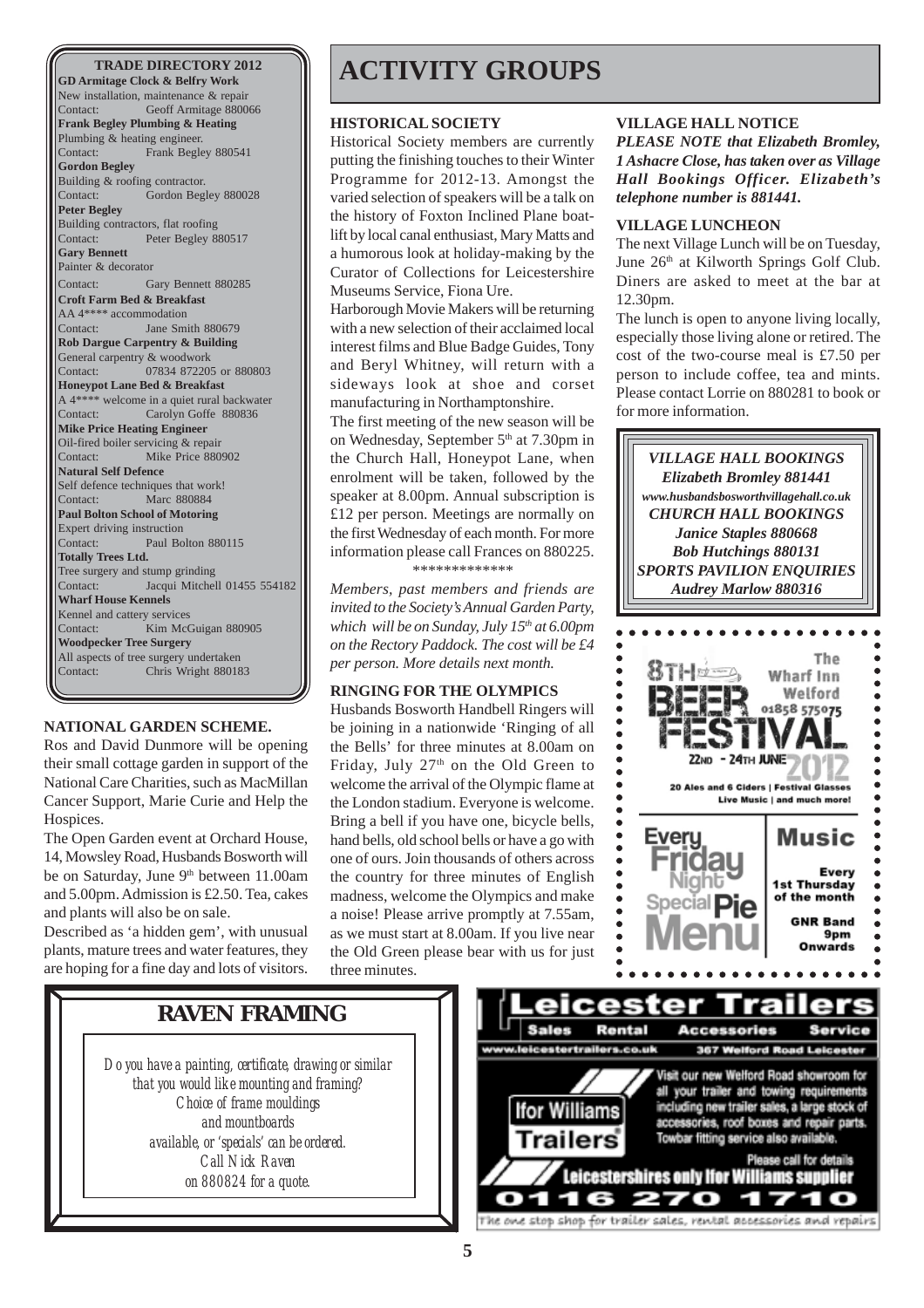## **PARISH COUNCIL NEWS** LOCAL OFFICERS

*Report of the Parish Council Annual General Meeting held on Tuesday, May 1st 2012.* Full Council present. Apologies received from District Councillor Brian Smith All Officers stood down and the Clerk presided.

#### **Election of Officers**

Nominations were sought for the post of Chairman. Bill Fletcher was nominated and agreed to stand, was re-elected and took the chair.

Nominations were sought for position of Vice-Chairman. Melvyn Forman agreed to stand and was reelected.

Representatives on the Playing Field Committee: Bill Fletcher, Melvyn Forman and Stuart Brain were re-elected - any two of whom would represent Council at meetings.

Representatives on the Bosworth Charities Board: Heather O'Connor agreed to carry on in post. Sue Fisher agreed to represent Council on the Village Hall Committee.

There being no further business the Chairman declared the Annual General Meeting closed. \*\*\*\*\*\*\*\*\*\*\*\*\*\*

*Report of the Parish Council Meeting held on Tuesday, May 1st 2012 following the AGM.* Full Council was present. Apologies were received from District Councillor Brian Smith. Minutes of the previous meeting were read and approved.

#### **Matters Arising**

Patricia Hobson gave a report on the recent LCC Broadband survey responses. The closing results of the survey were very favourable and indicated that the village had responded well. Harborough area had produced by far the most returns of any district in the county.

A temporary repair had been carried out to the vandalism damage to the skatepark equipment. The provision of a public address system to be used at the Jubilee celebrations and Bosworth Festival was discussed. It was agreed to seek more information on costs and specification. **Cemetery**

#### Council agreed not to increase Burial Fees and associated cemetery fees for 2012-13. It was agreed to review charges again in March 2013.

Members noted that the unsafe section of the cemetery wall adjoining the allotments had been stripped down to foundation level in preparation for re-building work to commence.

#### **Playing Field & Play Area**

A report of the last Playing Field Committee meeting was heard. Members noted that any work to enclose the pavilion veranda to prevent further vandalism would include provision for authorised access to the outside/disabled access toilet facility.

#### **Allotments**

П

П

Clerk informed Council that all viable plots were now let. There are currently no names on the waiting list.

As in previous years, a skip for inert waste from the allotments site would be provided. Allotment holders to be notified of the date nearer the time.

#### **Planning & Correspondence**

Council agreed to send a letter of support to Welford Action Group in their campaign to get an Amenity Weight Limit installed through Welford village.

Members discussed a request from HDC for suggestions of a name for the Begley yard development. It was agreed to put forward 'Gilby Close', which had historical significance to the site. **Any other business**

Council noted that residents of existing properties adjoining the Begley yard site were querying the roof height of the new buildings that were being built.

An inspection carried out on behalf of English Heritage had found that work was needed to stabilise the stonework of the War Memorial. It was agreed to seek further advice on the work that was needed.

*The next meeting of the Parish Council will be on Wednesday, June 6th at 7.45pm in the Committee Room of the Village Hall. Members will meet at the Play Area at 7.00pm.*

DIANE E. HALL

---------------

**Beauty Therapist** CIBTAC ITEC CIDESCO qualified Full range of luxury treatments available Gift Vouchers & Special Offers

Husbands Bosworth Salon Tel: 01858 880567 or 07732 571714

#### **Husbands Bosworth Parish Council: Councillors**

William Fletcher 880910 (Chairman) Melvyn Forman 880281 Heather O'Connor 880165 Susan Fisher 880026 Stuart Brain 881615 Patricia Hobson 880070

#### **Parish Clerk**

Jackie Fletcher, 13 School Lane, H.B. LE17 6JU Tel: 880910 E-mail: jackiehbpc@btinternet.com

#### **District Councillor**

Brian Smith 10 Butt Lane, H.B. LE17 6LN Tel: 880021 E-mail: b.smith@harborough.gov.uk

**County Councillor** Graham Hart

Lilac Cottage Willoughby Waterleys Leicester LE8 6UF Tel: 01162 478600 E-mail: graham.hart@leics.gov.uk

The Elizabethan

**Sunday Carvery**  $-5$ com

Karaoke

Live Music Every third saturday of the mouth<br>Saturday 19th May - Soul Sliders

No music 23rd of June Beer Festival at the wharf has Welford ( nto for details)

Dinner Dance 14th July - Disco and a 3-course meal £19.95 per head 7.30 to cut at Spra - Hookings only

The Elizabethan<br>functions and events

The Higglection is available for functions and events. Please call to book and discuss your requirements.

П

#### --------. . . . . -------**PETFRIENDS**

#### *Pet & Home Care*

PetFriends provides clients' dogs, cats and other pets the loving care that they need while you are away, right in your own home! Your pets will stay in their own secure, familiar environment and follow their customary routine and diet.

**A local veterinary nurse will look after your pets and home while you are away.**

Pets fed, watered and excercised. Medication administered, plants watered. Fully insured - references available

**For more information please contact Natasha Blunt VN 01858 880183 07739 467284**

г

г П

Г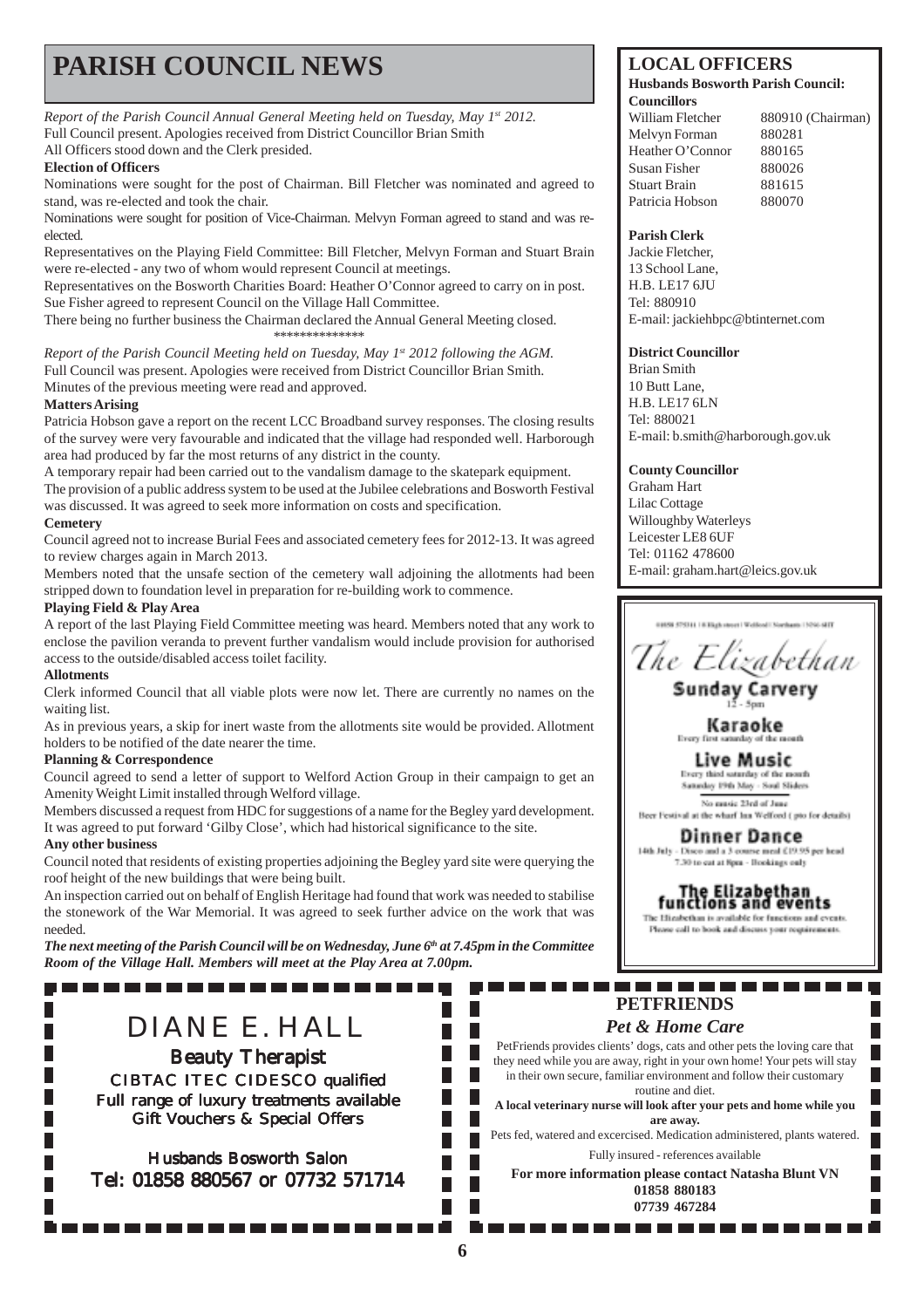## **CHURCH NEWS**

*All Saints Parish Church, Methodist Chapel & St. Mary's Roman Catholic Church*

#### **METHODIST CHURCH NEWS**

Our Chapel on Welford Road celebrates its centenary this year. Your memories of this village chapel prior to 1960 would be welcome. Please contact Margaret Scurrah, 25 High Street, Husbands Bosworth, or call 880826.

We will be holding celebrations over the weekend of August  $4<sup>th</sup>/5<sup>th</sup>$  - more details in next month's *Bugle*.

We will have a display in the Village Hall on Sunday, August  $5<sup>th</sup>$  from 2.00pm to 5.00pm. Refreshments will be available.

The Chapel will be open Saturday and Sunday from 2.00pm to 5.00pm for people to look round and see the flower displays. We have Richard Gill a local historian, known to many from his broadcasts on *Radio Leicester* as a special visiting preacher on the Sunday evening.

#### **SCHOOL SERVICE**

There will be a joint Husbands Bosworth C of E School service with All Saints Church on Wednesday, June 20<sup>th</sup> at 2.45pm.

Parents and carers of school children and the All Saints congregation, together with the community of

Husbands Bosworth are invited to this special service of  $\S$ worship for children and for adults at All Saints Church.



#### **JUBILEE SERVICE**

All are welcome to a Service of Thanksgiving on Sunday, June 3rd at 9.30am at All Saints Church to give thanks for the Queen's Diamond Jubilee.

Please bring along your memories of the Queen's reign, poignant or humorous and we will share them in our service.

*A village photograph, taken outside the Church, will follow the service. Please meet at 10.30am.*



#### **KNAPTOFT SERVICES**

Everyone is welcome to experience an open air service in the beautiful grounds and countryside of Knaptoft Church ruins. If you've not managed to get along to one of these unique services please make a point of coming along!

The services this year start on Sunday, June 17<sup>th</sup> at 3.00pm and thereafter on every third Sunday of the month at 3.00pm until September. As usual, Fleckney Silver Band will provide the musical accompaniment to the hymns.

#### **The speakers this season will be:**

*June 17th* Rev. Canon Sue Field, Vicar of St. Mary's, Nanpantan. Sue works with those who feel called to ministry in the Church of England, as well as being the vicar of a large congregation in a small Church building!

*July 15th* Rev. Andrew Rhoades,

Hexagon Benefice - Your Curate!

*August 19th* Rev. Emma Davies, Team Vicar in the Avon Swift Group. Emma looks after many of the village parishes adjoining the Hexagon Benefice and is a popular speaker. *September 16th* Rev. Barry Hill, Diocese of Leicester. Barry inspires many new Church initiatives in Leicestershire and is a welcome speaker to our Harvest Festival.

#### **ALL SAINTS FLOWER ROTA Month:** *JUNE*

*Steph Blay*

Call Heather on 880165 if you would like to join the Flower Rota

#### **METHODIST CHURCH Coffee Morning**

Wednesday, June 20<sup>th</sup> 10.00am-12.00noon. at the home of John & Margaret Scurrah, 25 High Street. Visitors always welcome.



#### **Hexagon Benefice**

**3 8.00am Communion Mowsley 9.30am JUBILEE SERVICE Communion HB 9.30am Family Service Shearsby 11.00am JUBILEE SERVICE Communion Theddingworth 11.00am Family Service B'thorpe 6.00pm Communion Arnesby**

- **10 9.30am Communion Shearsby 9.30am Family Service Arnesby 11.00am Family Service HB 4.00pm Family Service B'thorpe 6.00pm Evensong Mowsley**
- **17 10.30am Benefice Service HB 3.00pm Knaptoft Ruins Service**
- **24 8.00am Holy Communion HB 9.30am Communion B'thorpe 9.30am Family Service Shearsby 11.00am Communion Arnesby**

*Short Communion every Wed. 9.15am HB*

**Churchwardens: Brian Smith 880021 Lorrie Forman 880281 Curate: Rev. Andrew Rhoades 460150**

#### **Methodist Church**

- **3 Miss Eileen Bromley**
- **10 Circuit Service at Kibworth**
- **17 Mr. Roy Bills**
- **24 Mrs. Brenda Whittam** *Services every Sunday 6.30pm. All Welcome*
- **Contacts:**

**Rev. Brian Kennard 462889 Senior Church Steward: Mr. A Lloyd Jones 880343**

#### **St Mary's Roman Catholic Church**

*Services every Sunday 8.30am.*

**Contact: Robert Constable-Maxwell 880361 Father Owen O'Neil 462359**